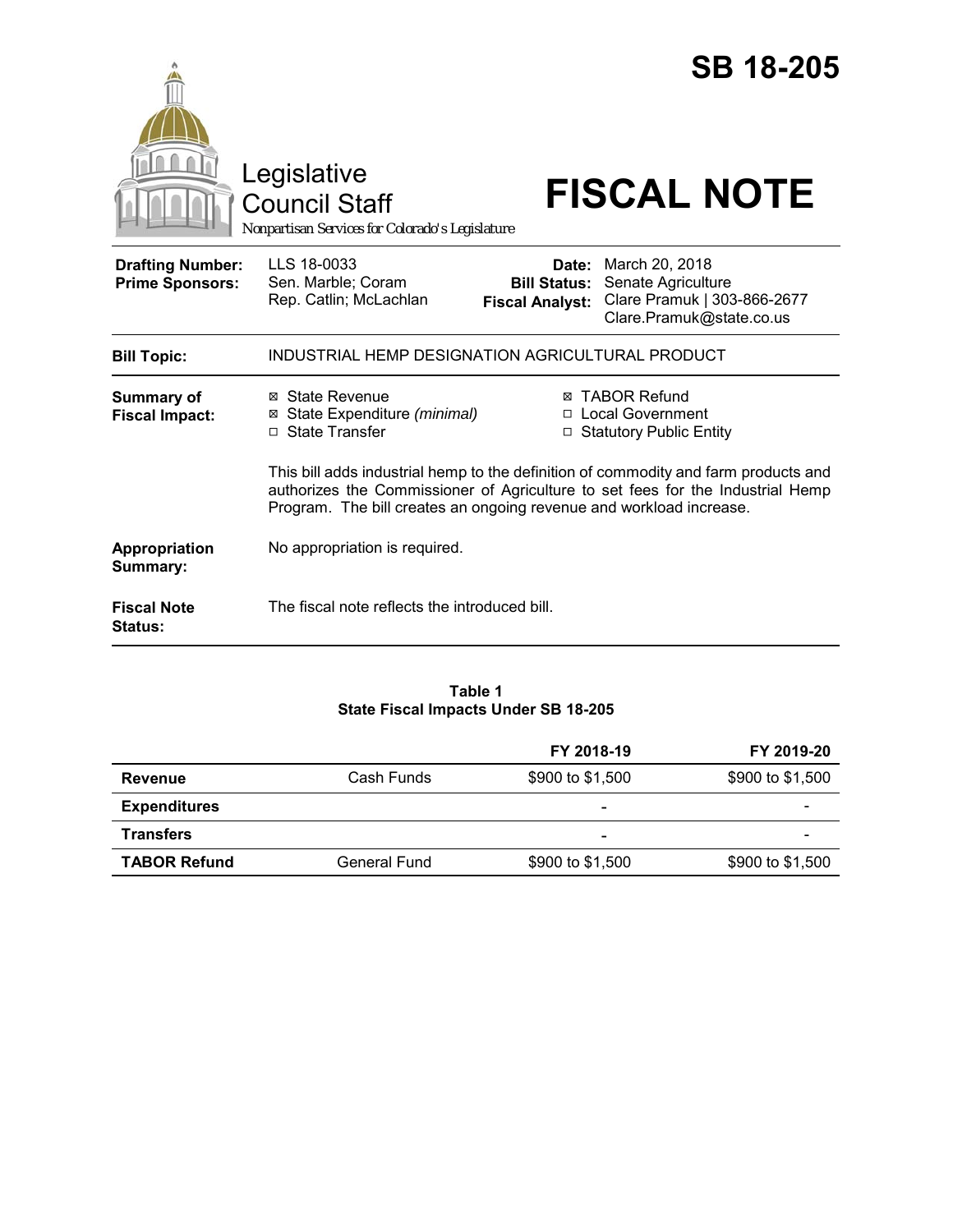March 20, 2018

## **Summary of Legislation**

This bill adds unprocessed industrial hemp seeds to the definition of a commodity, and industrial hemp to the definition of farm products. A commodity handler for unprocessed industrial hemp seeds will be subject to licensing under the Commodity Handler Act. A person acting as a dealer, small-volume dealer, or agent for industrial hemp stocks, leaves, clones, and flowers will be subject to licensing under the Farm Products Act. Under current law, industrial hemp registration fees are based on the size and use of the land area on which the industrial hemp operations are conducted. This bill authorizes the Commissioner of Agriculture to set fees sufficient to cover the direct and indirect costs of the Industrial Hemp Program.

#### **State Revenue**

This bill will increase revenue by \$900 to \$1,500 per year beginning in FY 2018-19 to the Inspection and Consumer Services Cash Fund in the Department of Agriculture for the licensure of unprocessed hemp seed commodity handlers. The fiscal note assumes that industrial hemp dealers are currently licensed under the Farm Products Act, so no new revenue is expected for that group. The department may have an increase in revenue from fees on the participants in the Industrial Hemp Program, but it will depend on whether the current fee collection method is revised to cover direct and indirect costs of the program and has not been estimated for this fiscal note.

**Fee impact on Hemp Seed Commodity Handlers.** Colorado law requires legislative service agency review of measures which create or increase any fee collected by a state agency. These fee amounts are current fees set administratively by the Department of Agriculture based on cash fund balance, estimated program costs, and the estimated number of licenses and services subject to the fee but may be revised. The table below identifies the estimated fee impact of this bill.

| <b>Fiscal Year</b> | Type of Fee                             | <b>Proposed</b><br>Fee | <b>Number</b><br><b>Affected</b> | <b>Total Fee</b><br>Impact |
|--------------------|-----------------------------------------|------------------------|----------------------------------|----------------------------|
| FY 2018-19         | <b>Commodity Handler License</b>        | \$150                  | 3 to 5                           | \$450 to \$750             |
|                    | <b>Commodity Handler Inspection Fee</b> | \$150                  | 3 to 5                           | \$450 to \$750             |
|                    |                                         |                        | <b>FY 2018-19 Total</b>          | \$900 to \$1,500           |
| FY 2019-20         | <b>Commodity Handler License</b>        | \$150                  | $3$ to 5                         | \$450 to \$750             |
|                    | <b>Commodity Handler Inspection Fee</b> | \$150                  | 3 to 5                           | \$450 to \$750             |
|                    |                                         |                        | <b>FY 2019-20 Total</b>          | \$900 to \$1,500           |

| Table 2                                    |  |  |
|--------------------------------------------|--|--|
| Fee Impact on Hemp Seed Commodity Handlers |  |  |

# **TABOR Refund**

This bill increases state revenue from fees, which will increase the amount of money required to be refunded under TABOR for FY 2018-19 and FY 2019-20.